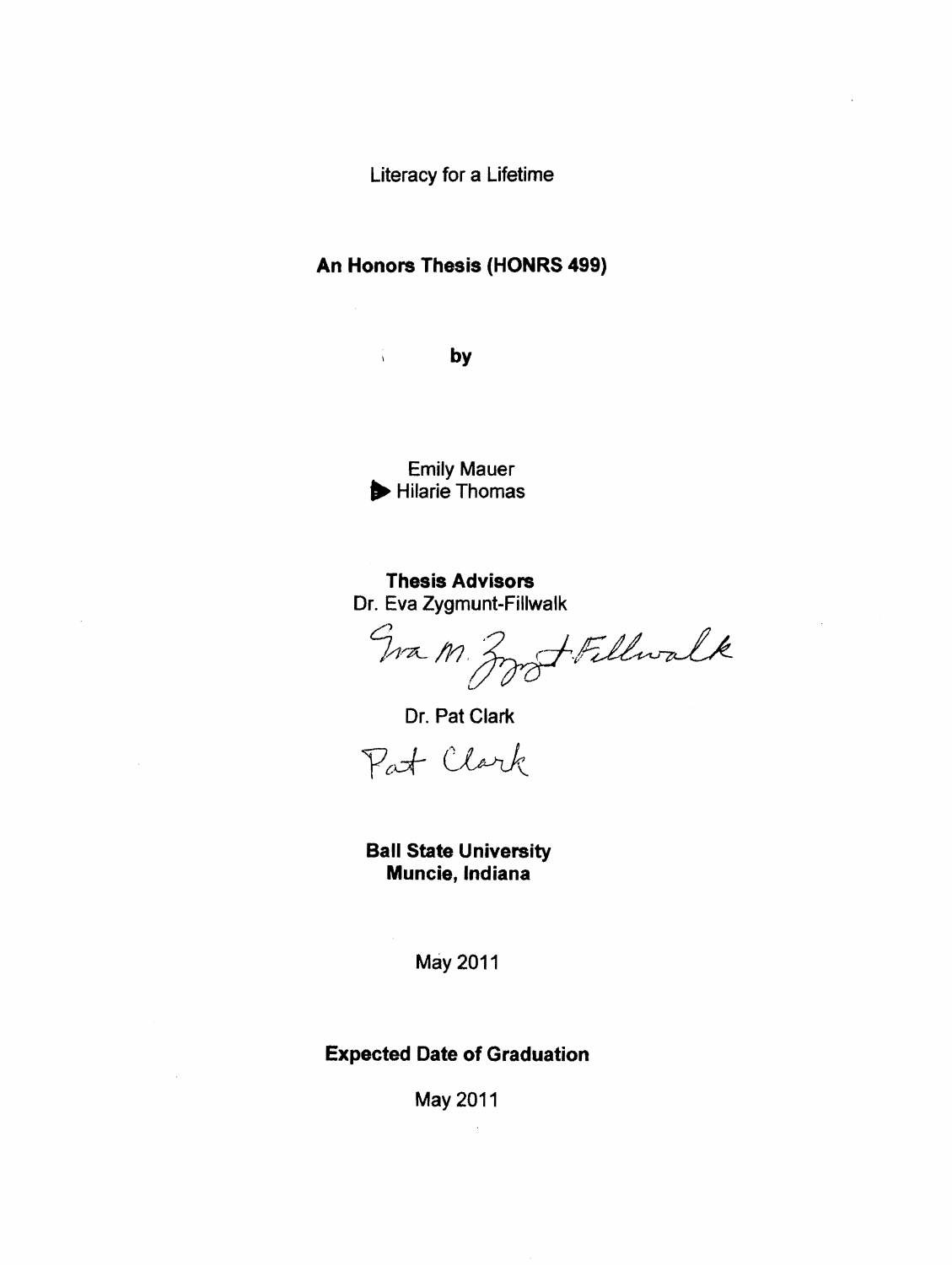

Family literacy is a concept rooted in the long history of passing skills and values from older to younger generations. It is an idea that has been around for centuries, but only recently has been heavily promoted. Family literacy has a variety of definitions and there are wide arrays of programs that promote family literacy. Research also indicates the many benefits of family literacy programs not only to the child and the adult, but the family as a whole too. We have researched the history and benefits of family literacy programs, as well as created a literacy packet, promotional presentation and brochure for a local family literacy program.

 $\mathbf{t}$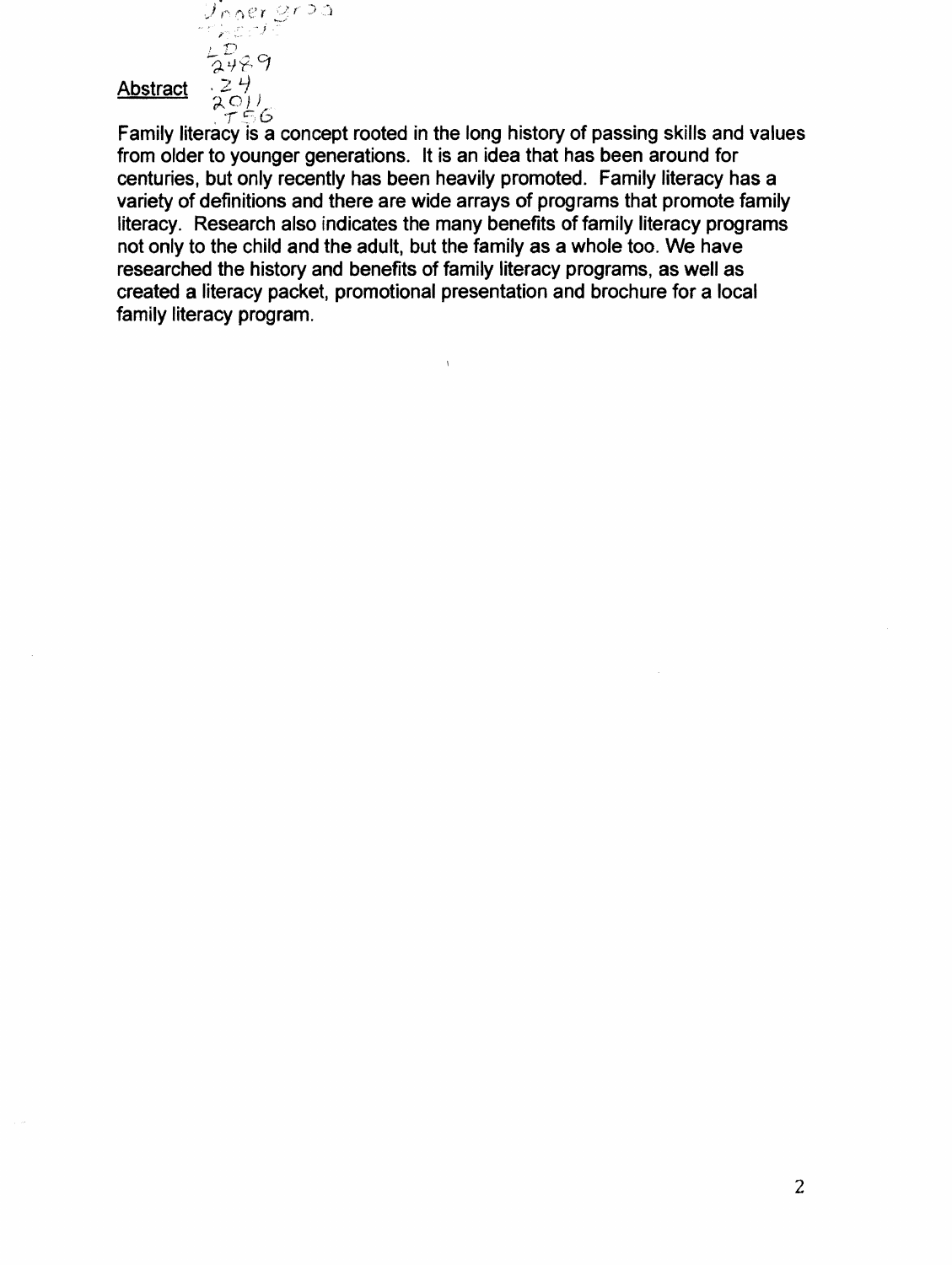# **Acknowledgements**

 $\tilde{Q} = 0$ 

We would like to thank Dr. Eva Zygmunt-Fillwalk and Dr. Pat Clark for advising us through this project. Their help during this task is only a small part of the help and guidance we have received from them over the past few years. We would also like to thank Wilisha Scaife for her role in the completion of our project. We would like to thank our parents too, for always believing in us and encouraging us to do our best.

 $\Lambda$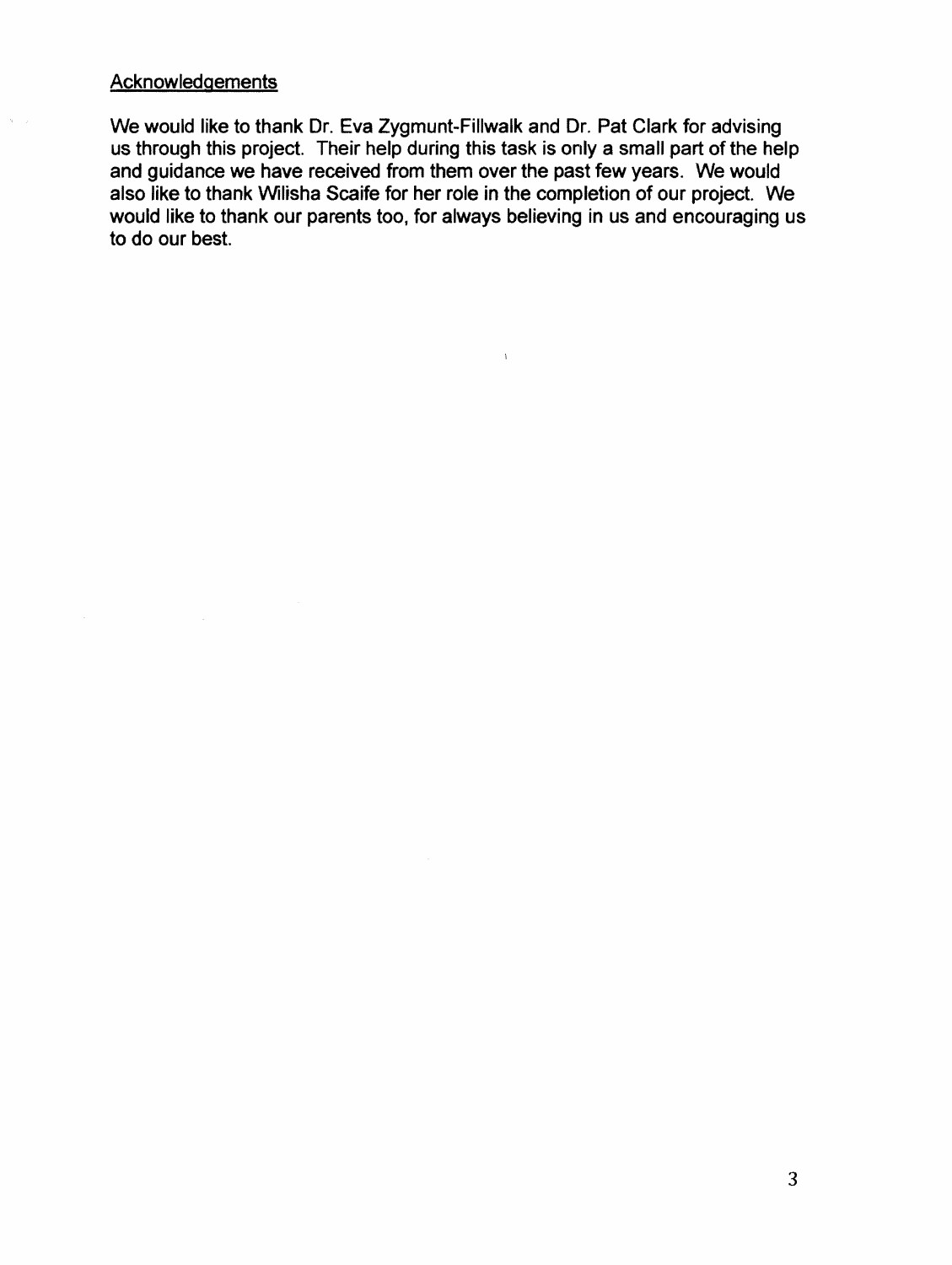### Author's Statement

When trying to decide what we wanted to do for our honors thesis we both knew that we wanted to explore the idea of family literacy, but we didn't know what avenues we wanted to take for the journey. After talking to our thesis advisor we decided that we would like to try and create a family literacy program for the students and families in the Whitely community. The idea for this project came about after we spent a semester immersed in the Whitely community through an immersive program called Schools Within the Context of Communities. During this semester we spent a lot of time at the Roy C. Buley Center, Huffer Memorial Children's Center and Longfellow Elementary getting to know the children and families in the community. We thought this project would be the perfect way to continue working in and helping the families in the Whitely community.

However, when we came up with this idea and wrote our proposal we were getting ready to embark on our adventures into student teaching. While we were both student teaching the idea of creating a family literacy program had already taken root and was in its beginning stages. When we returned from our student teaching a curriculum had already been developed and a program had already started, though with little attendance. Therefore we decided we would best be able to help the families by researching the benefits of family literacy programs and creating pieces to promote the program. Along the way we also thought that we could contribute to the curriculum by creating a literacy packet filled with a variety of literacy components for families to take home with them. This has lead to the formation of our project today, a paper researching the benefits of family literacy, a promotional presentation and brochure, and a literacy packet.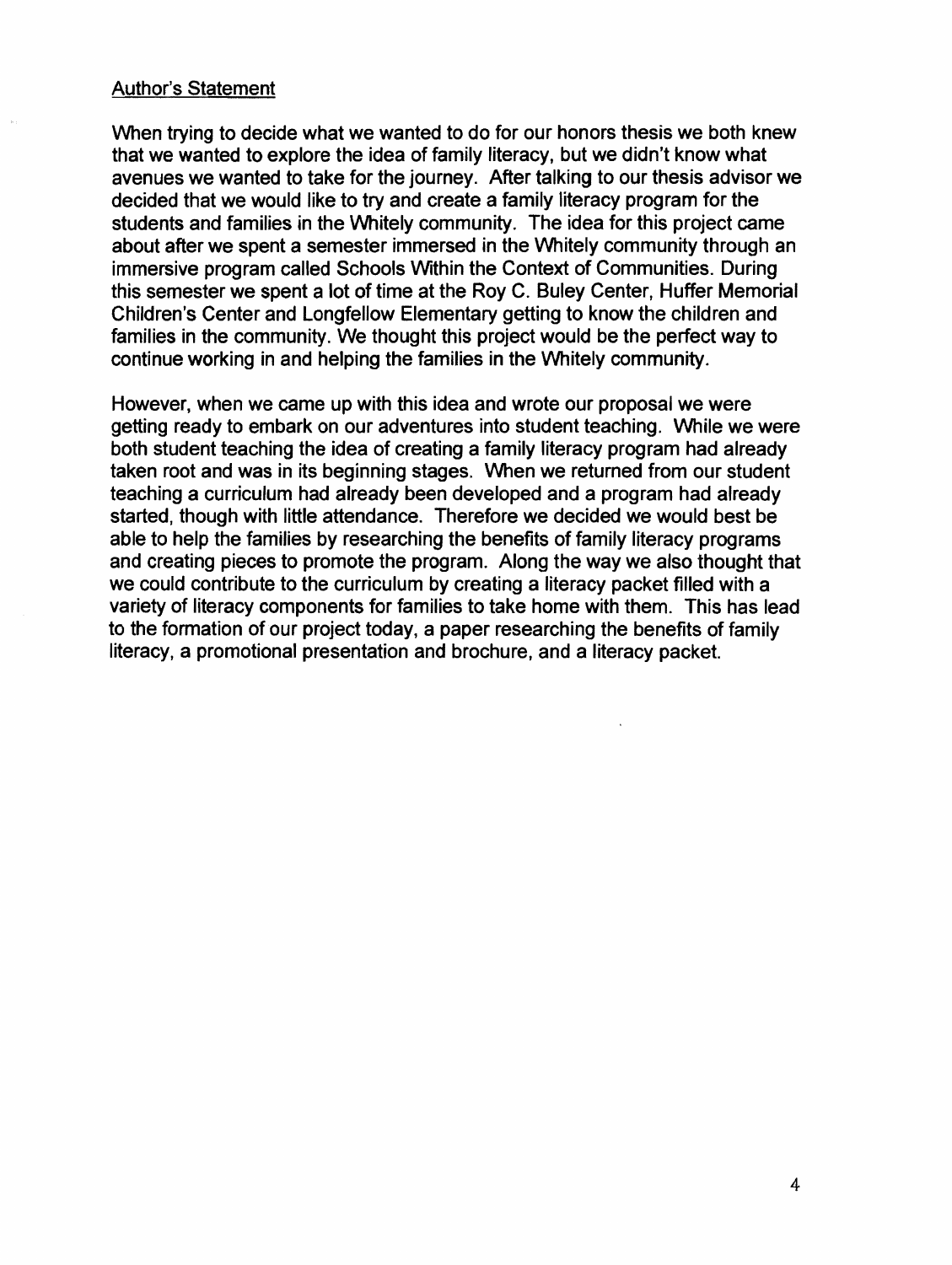Emily Mauer Hilarie Thomas HONRS<sub>499</sub> "Literacy for a Lifetime" Spring 2011

### Literacy for a Lifetime

Common sense tells us—and the experts agree—that the home is the child's first school and the parents are the child's first and most important \ teacher. As early as 1908, Edmund Burke Huey stated that children's learning "all begins with parents reading to children." Parents truly are the first teachers a child has, and they are the teachers that a child has for the longest time. Parents or other caregivers are potentially the most important people in the education of a child. Schools and teachers do play an important role in promoting literacy, but the family is essential in preparing a child for the literacy tasks he or she will encounter in elementary school. There is a strong correlation between a child's home environment/experiences and literacy achievement in school. Parents want to help their child, but lack the knowledge of how to do so. As educators become more aware of the gap between students with strong home support and those without, they are beginning to develop programs that nurture the involvement of families in literacy development.

Literacy is conventionally defined as the ability to read and write, and references to a literate person connote such ability. Literacy has also been conceptualized as a set of intricate, multidimensional skills that begin at birth and develop over a person's lifetime from childhood to adulthood (Morrow, 1995). To be literate requires knowledge of letter-word correspondence and word recognition. It also involves knowledge of one's environment, which is necessary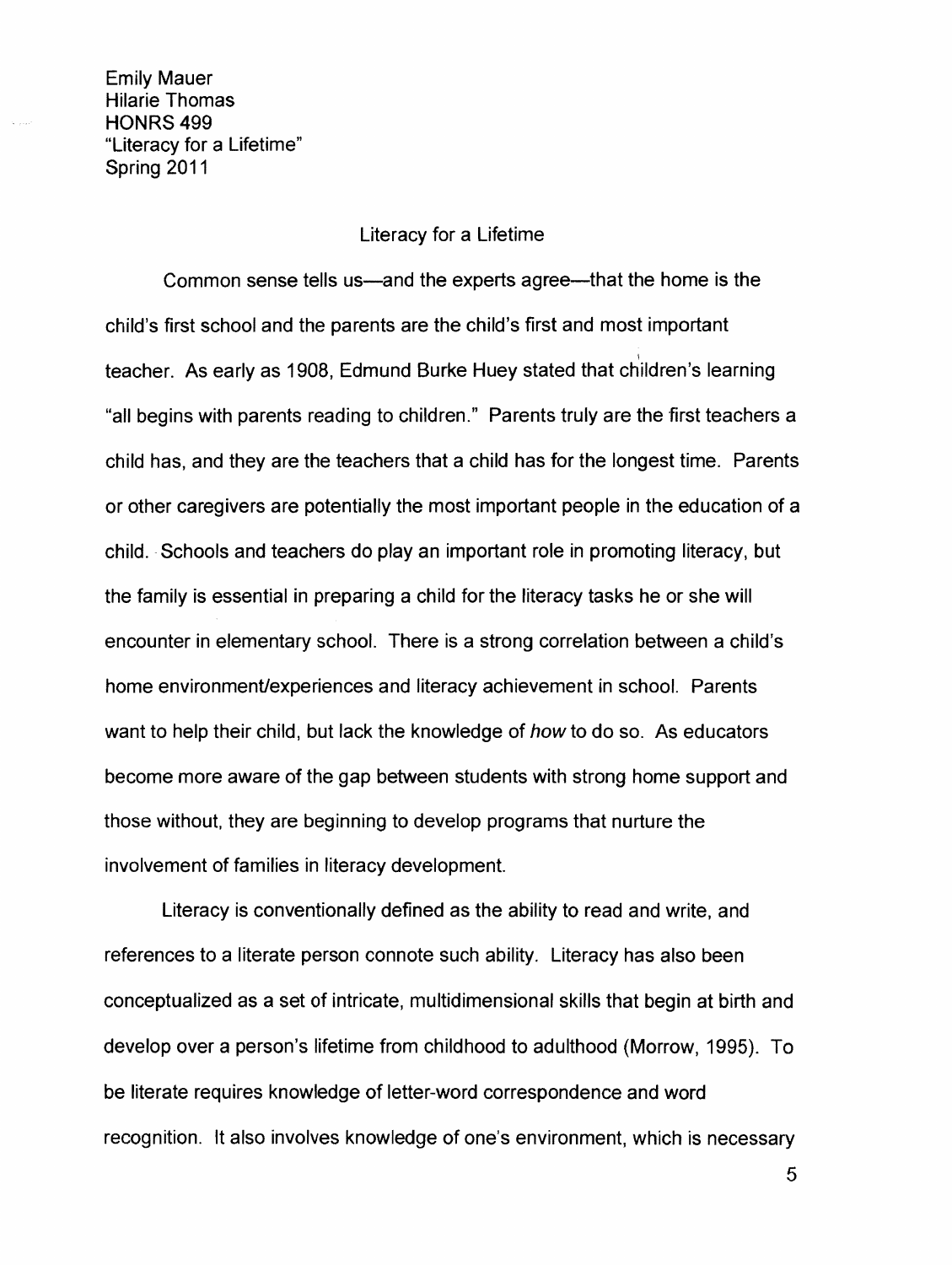to comprehend what one reads (Snow, Barnes, Chandler, Goodman, & Hemphill, 1991). One has to have experiences in order to make meaning out of what he or she is reading. This can be a significant issue when children's world views are limited by economic disadvantage. Our fascination with how literacy and language skills develop and our concern when children experience difficulty in obtaining these skills has led to intensive studies on the roots of literacy. This examination has directed us to families—the environment in which nearly everyone learns the basic skills that form the foundation for further learning—and family literacy.

Although the term family literacy is relatively recent, the practice of family literacy, throughout history, has been consistently present in homes and communities across the generations. There are two researchers who had a significant impact on the study of family literacy. In 1968, Edward Burke Huey wrote The Psychology and Pedagogy of Reading in which he examined the relationship between parents and children and its effect on children's literacy learning. Denny Taylor unified the two words, family and literacy, as a concept and coined the term in her dissertation Family Literacy: Young Children Learning to Read and Write in 1983.

As other leaders began to see the family's role in literacy, so did former First Lady Barbara Bush. She chose family literacy for her focus as First Lady because many of the problems she was worried about—crime, homelessness, teenage pregnancy, hunger, and disease—would be lessened "if people had the literacy skills they need to help them accomplish their goals and realize their dreams" (Bush, 1995). In 1989, she formed The Barbara Bush Foundation for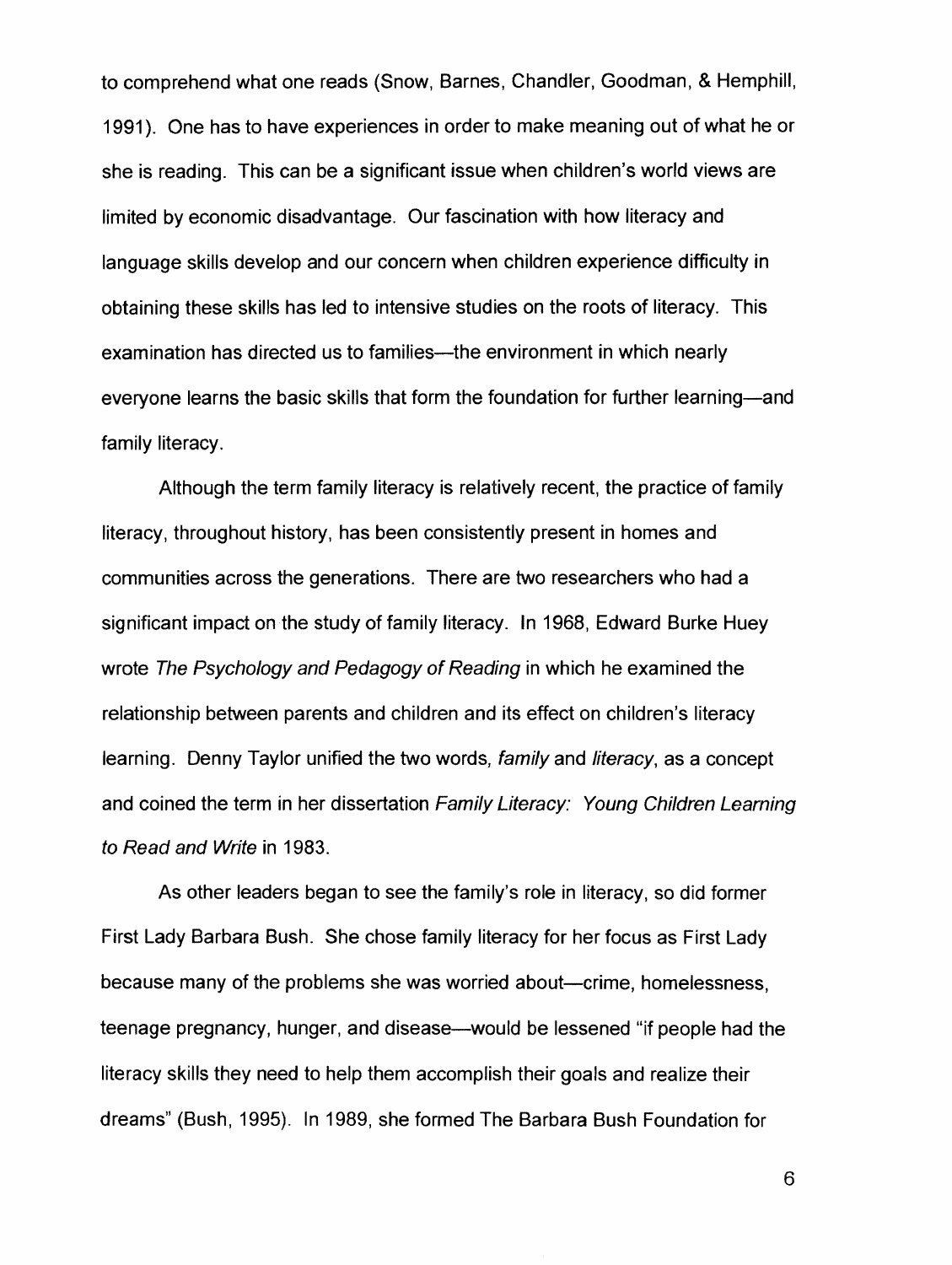Family Literacy and family literacy received national attention. The foundation focused on promoting the value of literacy in families and helping them understand that the home is the child's first school, the parent is the child's first teacher, and reading is the child's first subject.

Family literacy is commonly seen as efforts to strengthen parents' and children's literacy and to foster collaboration between the home and the school. It involves children developing concepts about language and print; parents aqd children reading, writing, talking, and listening together at home; and programs building efforts for parents and youth to share in literacy (Krol-Sinclair & DeBruin-Parecki, 2003). However, no single definition of 'family literacy' could do justice to the complexity of families and the multiple literacies that are part of their everyday lives.

The lack of a clear definition has not stopped family literacy programs from appearing all over the world. Some programs are required to comply with standards put in place by governments or funders. Others construct unique programs with their participants to focus on more specific cultural and individual needs and to address their common goals.

One common goal in starting a family literacy program is the role of parents in their child's education. Educators have long focused their study on the role that parents play in an effort to comprehend the high rates of failure among some groups of children. There truly is a relationship between a child's early reading success and the parents' own reading behaviors This has led many educators to begin programs that address the family as a whole rather than the child alone. Stricht and McDonald (1998) were among the first to refer to such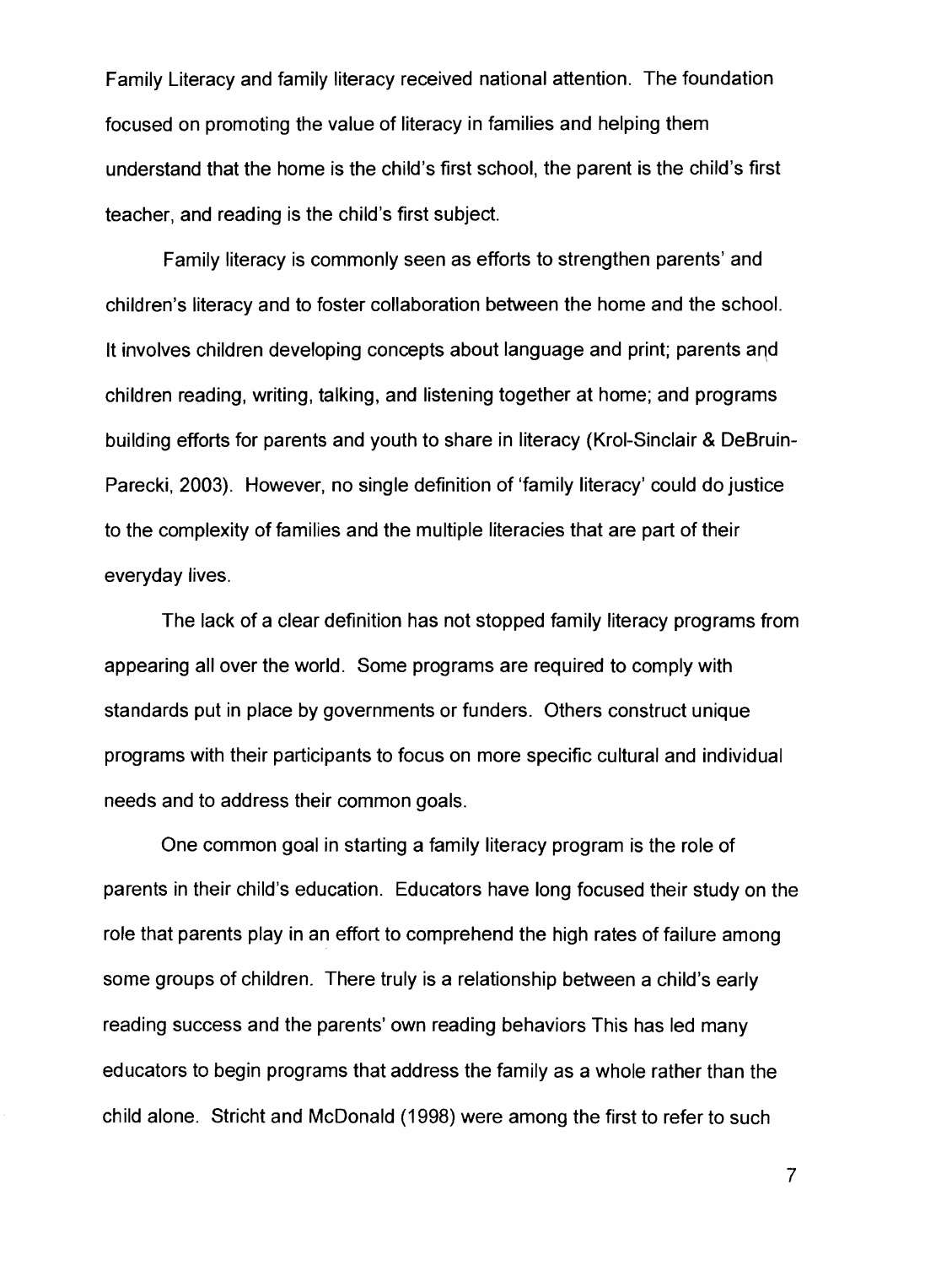programs as intergenerational literacy programs, two-generation programs, and family literacy programs.

Particular interest has been placed on the relationship between children's school success and two parent-related factors: parent education and home literacy practices. The importance of parental education is highlighted by results from the National Assessment of Educational Progress (NAEP), the only nationally representative and continuing assessment of what America's students know and are capable of in various subject areas. Results have consistently shown that children with parents who have higher levels of education have higher rates of performance on achievement tests in all subject areas (Paratore, 2003). Parents' levels of education also correlated with the degree of parental involvement in their child's academic career. Parents without high school diplomas are less likely to attend school events and meetings with teachers. They are less likely to volunteer or be committee members (National Center for Education Statistics, 2001). Data also indicates that parents with lower levels of education are less likely to read newspapers, magazines, or books and they are less likely to read to their children.

Home literacy practices, the second, parent-related factor, became a focus in 1966 when Dolores Durkin published her study on children who read early. According to Durkin, early readers have parents who spend time with them and read to them, who answer their questions and help them, and who demonstrate that reading is a valued pastime (Paratore, 2003).

Important relationships have formed between home literacy practices and parents' levels of education. The evidence argues for parental education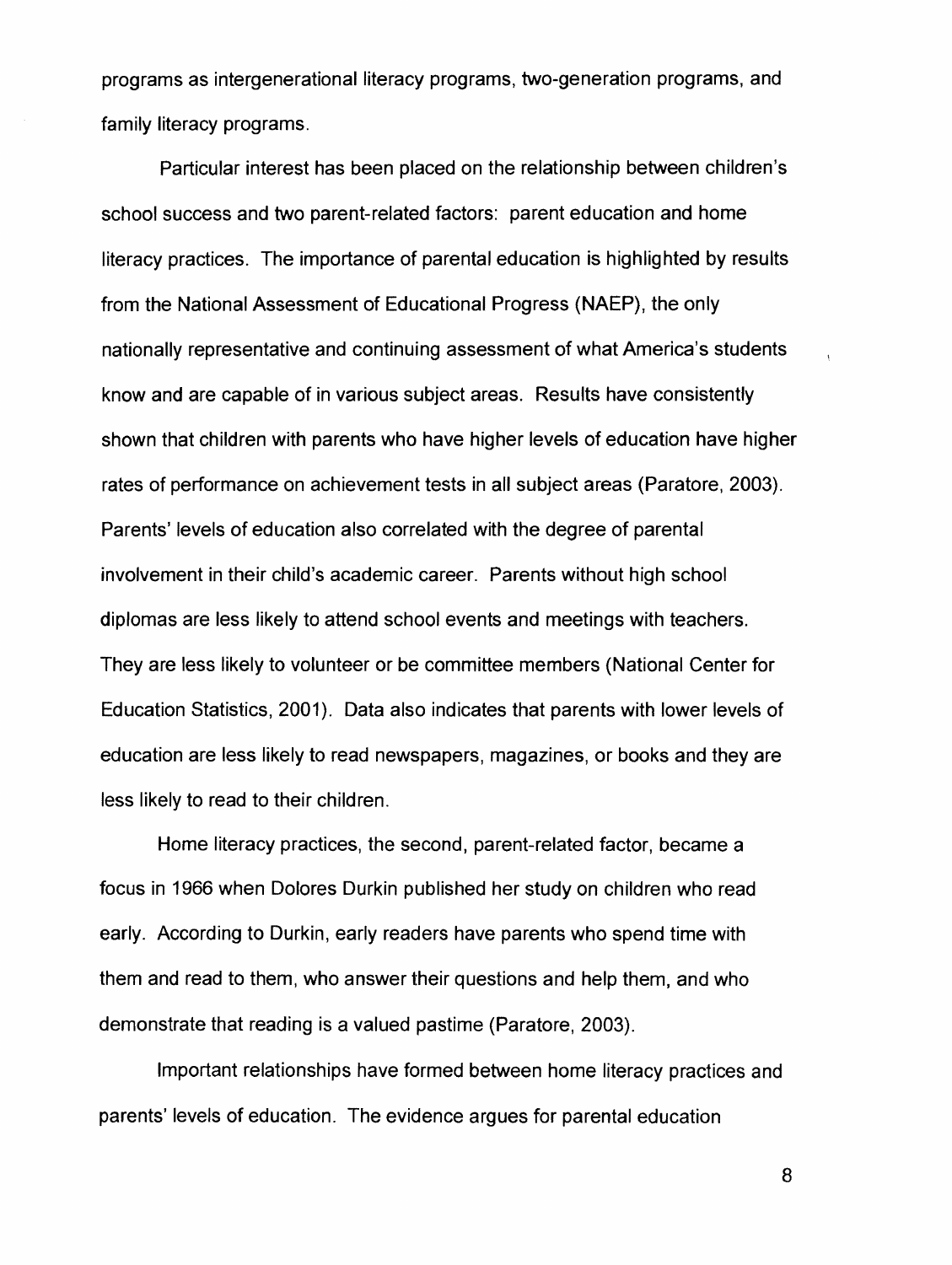programs created to accomplish two goals: to empower parents to advance their own levels of education; and to help parents come to understand activities that will help their children attain higher levels of education (Paratore, 2003). Although family literacy programs all may have similar descriptions, they differ in the ways they attempt to address and meet their needs.

The family literacy program we have helped to create is called Growing Readers Academy. Our program focuses on three main components: physical enrichment and empowerment for parents, literacy activities for parents and preschoolers together, and literacy learning for preschoolers. The first aspect involves a health and wellness component for parents. Parents attend a ZUMBA fitness class twice a week and bring their children with them. ZUMBA is a Latininspired, dance-fitness program that blends international music and dance steps. Parents and their preschoolers come early (before ZUMBA) to participate in literacy activities together. During this time, parents and children do activities together to help parents get ideas that will improve home literacy practices. After literacy time together, parents participate in physical enrichment while teachers work with their preschoolers to improve literacy. After ZUMBA, parents are given light snacks and involved in parent empowerment. Parent empowerment might include many different aspects, but the underlying tone is to motivate parents to better their lives (Le. setting goals for themselves). Although the ways in which each program addresses its common goals may be different, the benefits of family literacy remain very similar.

Family literacy programs do work and their benefits are widespread and significant. They influence the lives of parents and children positively through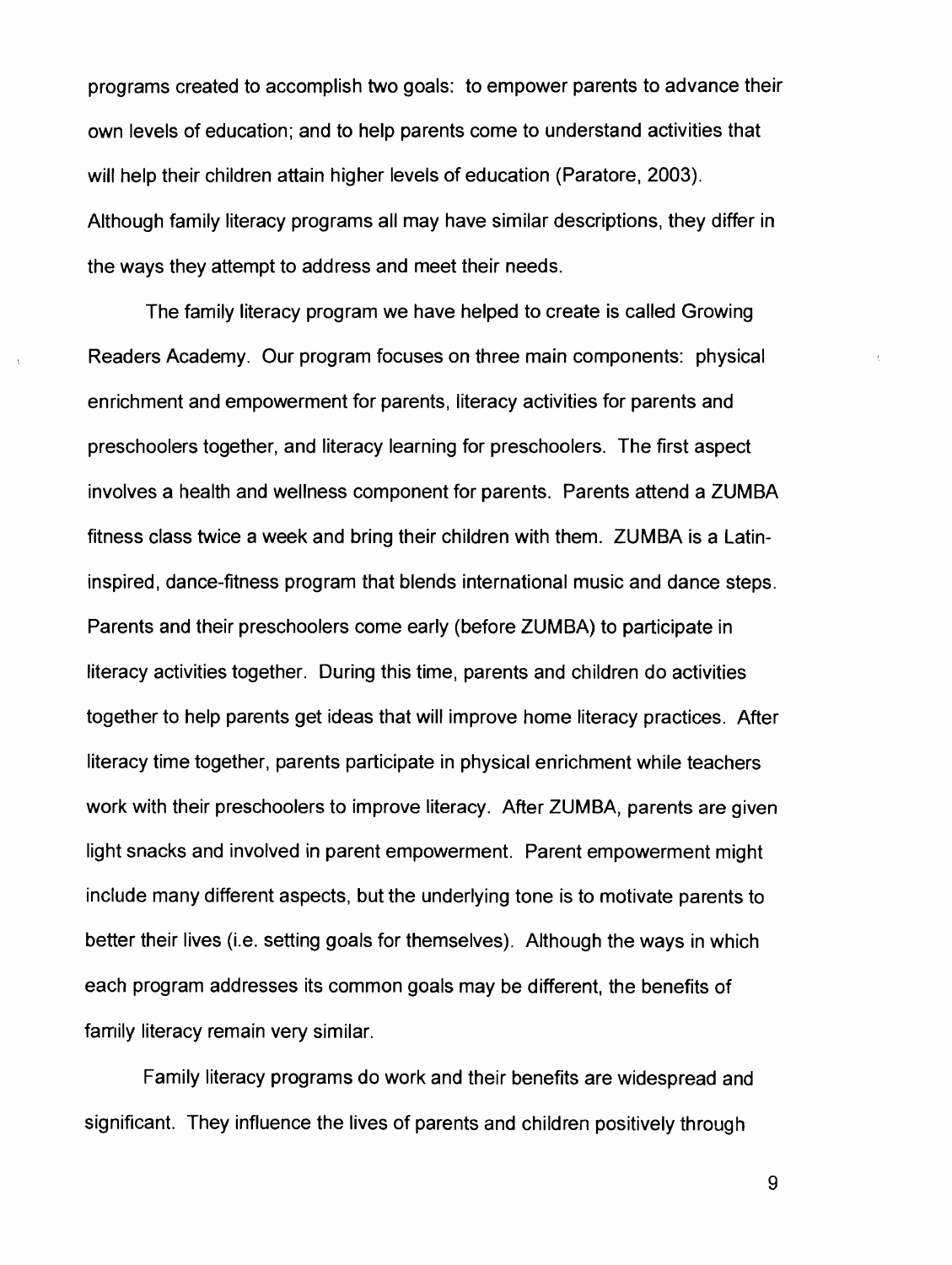family support and education. Four different groups receive the benefits of family literacy programs. The first group to benefit is the children.

Children benefit, first and foremost, through higher levels of literacy and academic achievement. Children become more ready to attend school, will do so more regularly, and will be more likely to complete their educations. The oral language of children participating in family literacy programs increases as well as the motivation to read (Padak & Rasinski, 2003).

Parents also benefit from participating in family literacy programs by gaining more opportunities to learn and improving their reading and writing skills. Their attitudes about and values of education improve. Parents acquire knowledge of parenting options and child literacy development. Parents also have the opportunity to enhance their job satisfaction and employment status and their social awareness and self-advocacy increases (Padak & Rasinski, 2003).

When both parents and children benefit from family literacy programs, families will obviously benefit as a result. Families benefit through greater emotional closeness and involvement in education, which leads to better achievement for children in school. Families learn to value education and engage in more literate behaviors at home (Padak & Rasinski, 2003).

When parents persist in family literacy programs, persistence leads to achievement, which can benefit society by influence broader social and economic issues. Family literacy programs have the potential to positively affect major social problems such as nutrition and health problems (ZUMBA), low school achievement and high school drop out rates, teen parenting, and joblessness (Padak & Rasinski, 2003).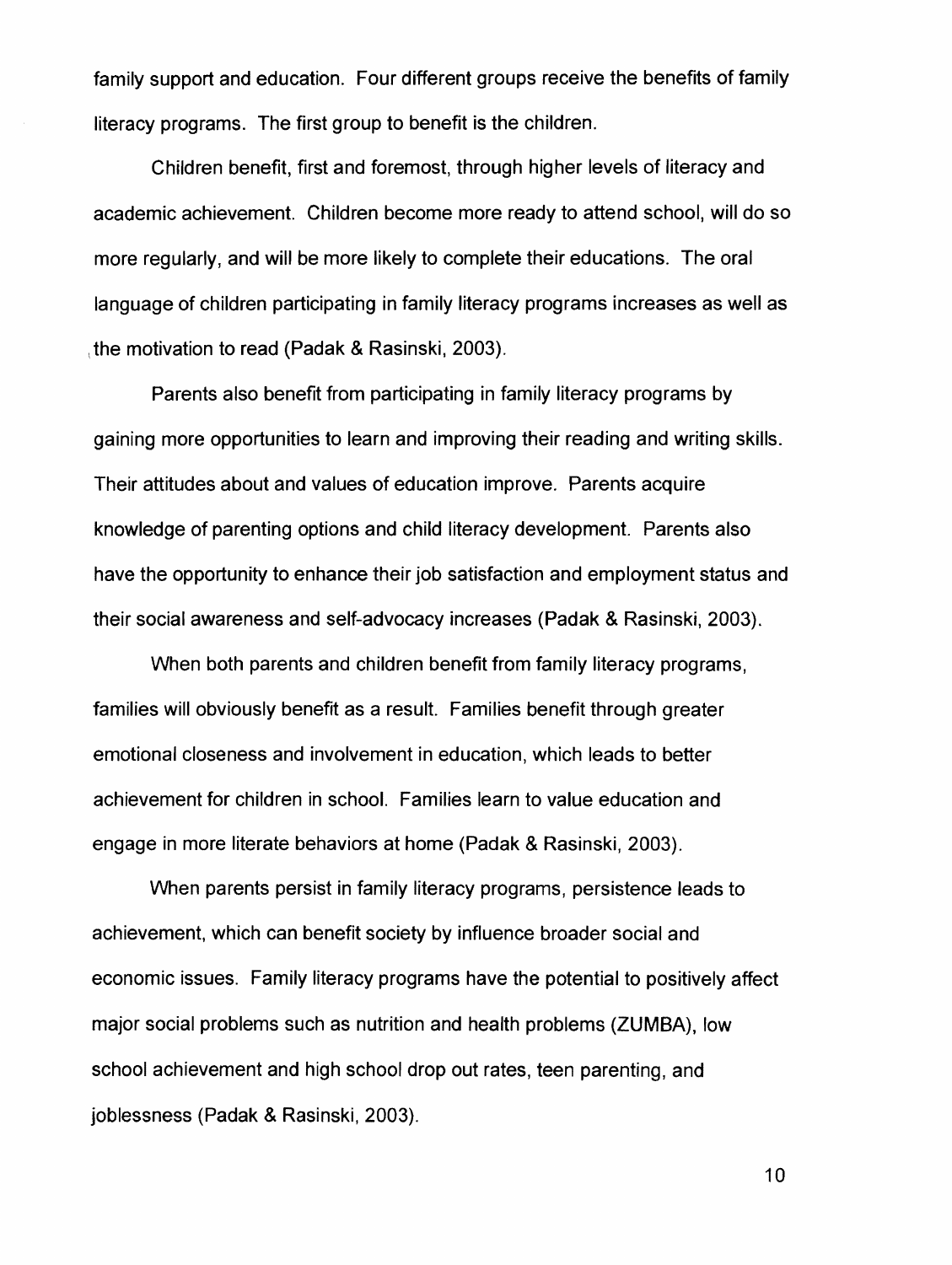Family literacy is an evidence-based, family-centered educational approach that can improve the basic reading, mathematics and life skills of both parents and children. Family literacy, however, can offer more than educational benefits. High-quality family literacy programs prepare caregivers to succeed as parents and employees, enhance bonds between parents and children, strengthen connections between families, schools, and other institutions, and revitalize neighborhood networks, leading to stronger communities (National Human Services Assembly, 2007).

 $\sim$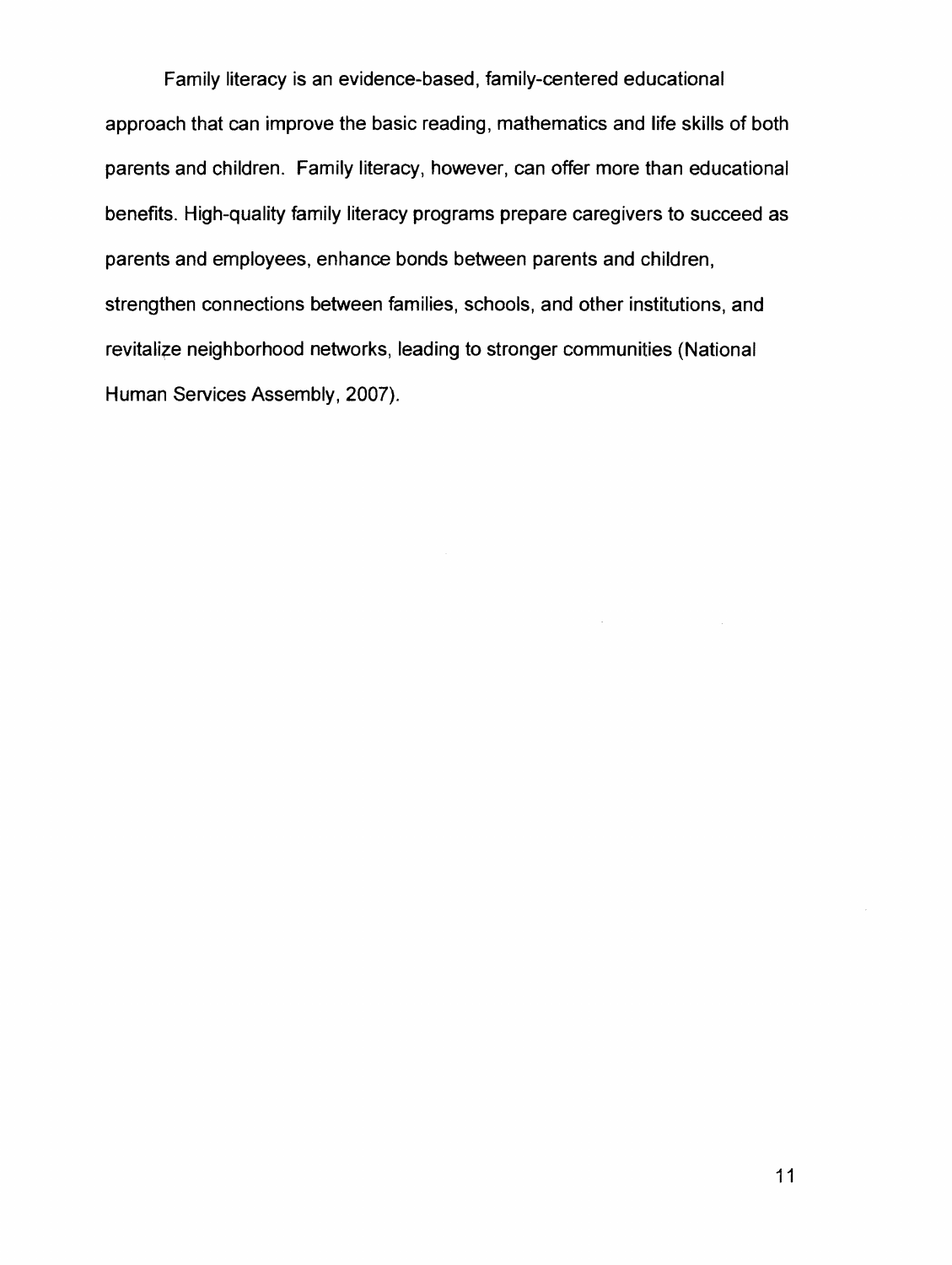- Bush, B. (1995). Foreward. In L.M. Morrow, Family Literacy. (pp. ix). New Newark, DE: International Reading Association, Inc.
- DeBruin-Parecki, A. & Krol-Sinclair, B. (2003). Afterword. In A. DeBruin-Parecki & B. Krol-Sinclair, Family Literacy: From Theory to Practice. (pp.303). Newark, DE: International Reading Association, Inc.
- Family Strengthening Policy Center. (2007). Family literacy. Washington D.C.: National Human Services Assembly.
- Morrow, L.M. (1995). Introduction. In L.M. Morrow, Family Literacy. (pp.3). New Brunswick, DE: International Reading Association, Inc.
- Padak, N. & Rasinski T. (2003). Family literacy programs: Who benefits? Retrieved March 27, 2011, from http://literacy.kent.edu/Oasis/Pubs/WhoBenefits2003.pdf
- Paratore, J.R. (2003). Building on family literacy: Examining the past and planning the future. In A. DeBruin-Parecki & B. Krol-Sinclair, Family literacy: From theory to practice. (pp.8-27). Newark, DE: International Reading Association, Inc.
- ZUMBA Fitness. (2010). About ZUMBA Fitness. Retrieved April 1, 2011, from http://www.uwp.edu/departmentsllibrary/guides/apa.htm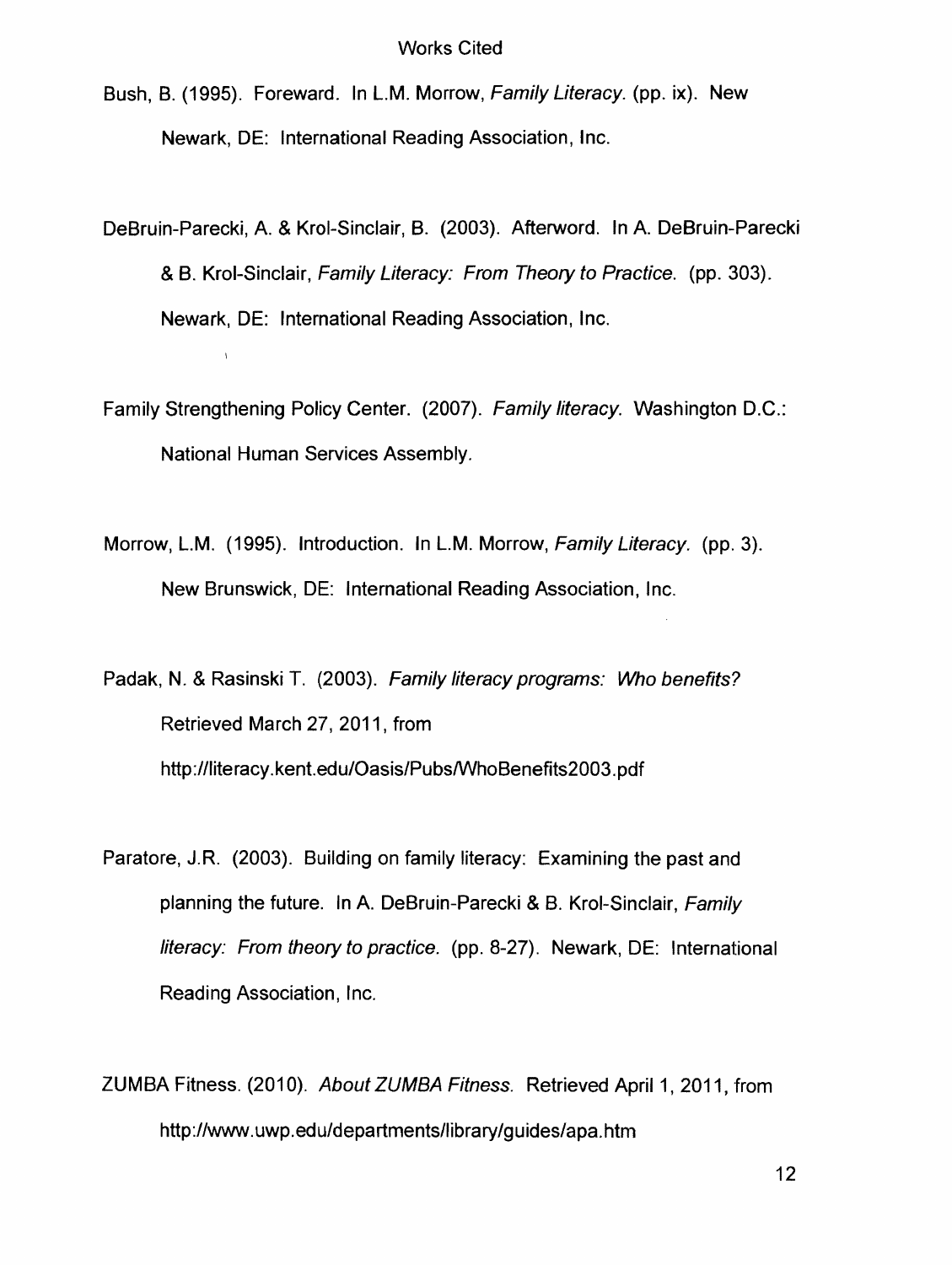#### **Bibliography**

Britto, P., & Gunn, J. (2001). The role of family literacy environments in promoting young children's emerging literacy skills. San Francisco: Jossey-Bass.

Dickinson, D. K. (1994). Bridges to literacy: children, families, and schools. Oxford, UK: Blackwell.

Florida Literacy Coalition. (n.d.) Family literacy. Retrieved from http://www.floridaliteracy.org/refguide/family\_literacy.pdf

- Handel, R. D. (1999). Building family literacy in an urban community. New York: Teachers College Press.
- Morrow, L. M. (1995). Family literacy: connections in schools and communities. Newark, Del.: International Reading Association.
- National Human Services Assembly. (2007). Family literacy: policy brief no. 19. Retrieved from http://www.nassembly.org/fspcldocuments/Brief19.pdf
- Padak, N. & Rasinski, T. (2003). Family literacy programs: who benefits?. Kent State University: Ohio Literacy Resource Center. Retrieved from http://literacy.kent.edu/Oasis/Pubs/WhoBenefits2003.pdf
- Paratore, J. R. (2001). Opening doors, opening opportunities: family literacy in an urban community. Boston: Allyn and Bacon.
- Parecki, A., & Sinclair, B. (2003). Family literacy: from theory to practice. Newark, Del.: International Reading Association.